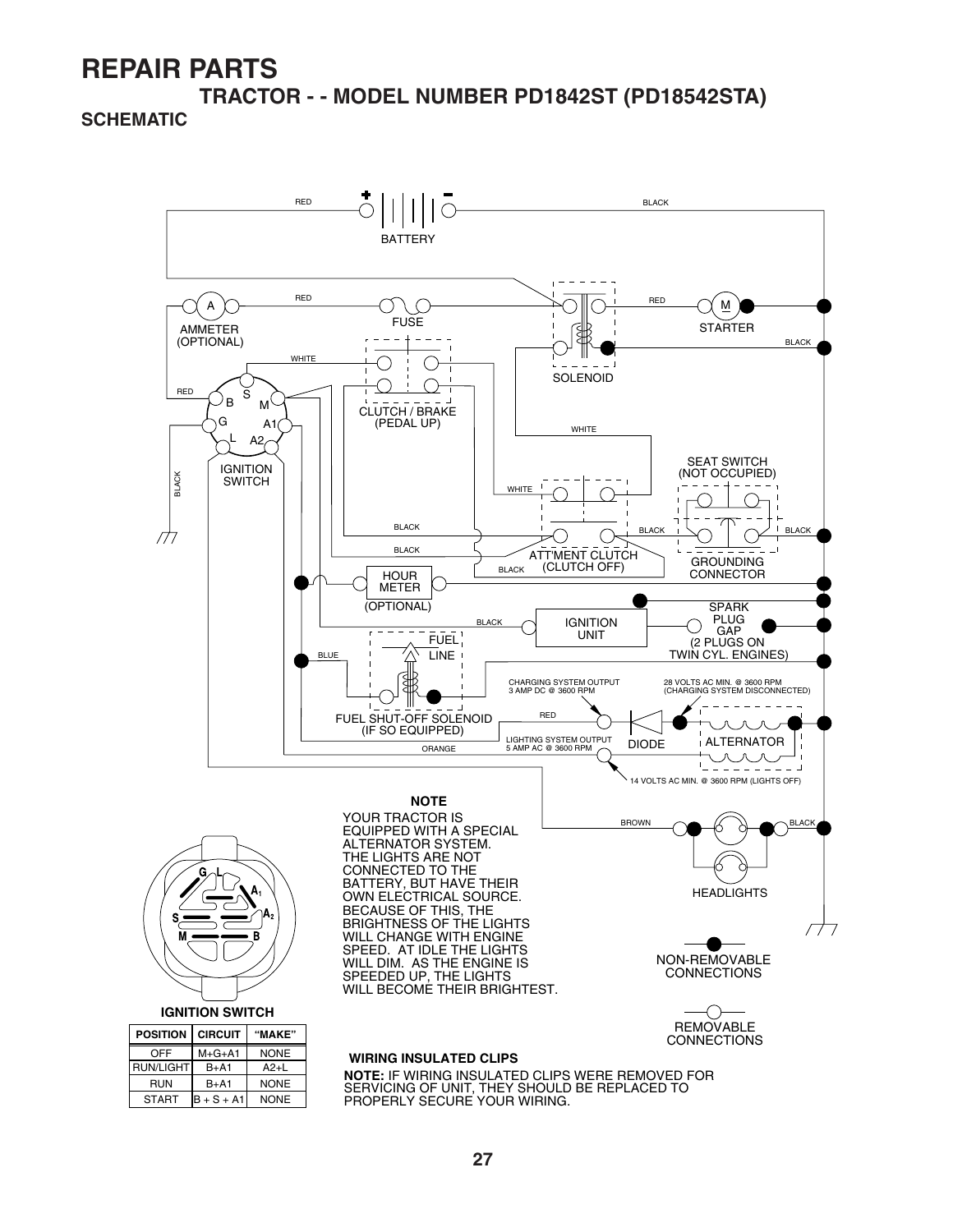**TRACTOR - - MODEL NUMBER PD1842ST (PD18542STB) ELECTRICAL** 

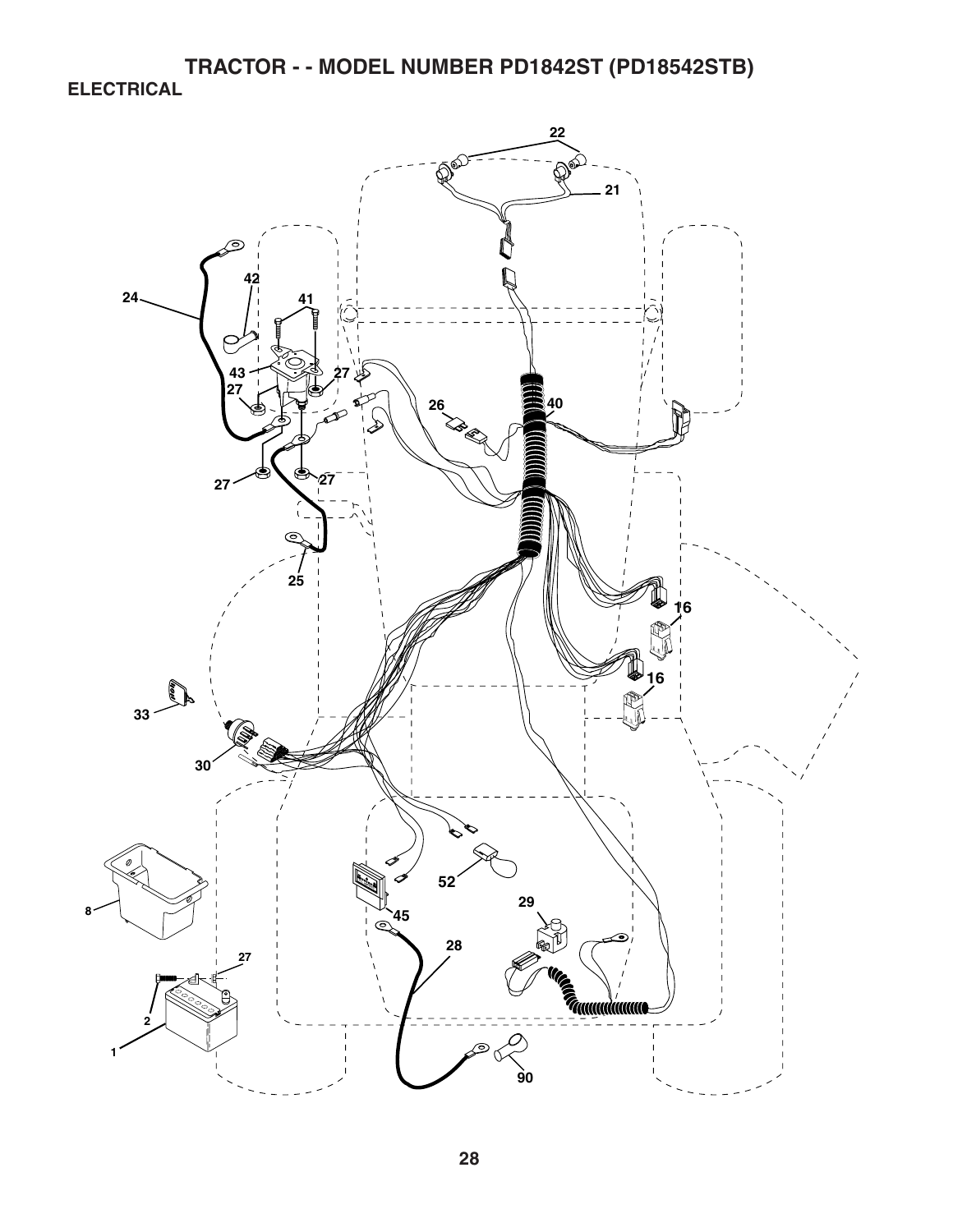| <b>KEY</b> | <b>PART</b> |                                       |
|------------|-------------|---------------------------------------|
| NO.        | NO.         | <b>DESCRIPTION</b>                    |
| 1          | 163465      | Battery                               |
| 2          | 74760412    | Bolt Hex Hd 1/4-20 unc x 3/4          |
| 8          | 176689      | <b>Box Battery</b>                    |
| 16         | 176138      | Switch Interlock                      |
| 21 —       | 183759      | Harness Socket Light                  |
| 22         | 4152J       | Bulb, Light # 1156                    |
| 24         | 4799J       | <b>Cable Battery</b>                  |
| 25         | 146147      | Cable Battery 6 Ga. Red w/16 wire 44" |
| 26 —       | 175158      | Fuse                                  |
| 27         | 73510400    | Nut Keps Hex 1/4-20 unc               |
| 28         | 4207J       | Cable Ground 12" Blk 6 Ga.            |
| 29         | 121305X     | Switch Plunger Nc Gray                |
| 30         | 175566      | Switch Ign                            |
| 33         | 140401      | Key Ign Molded Generic                |
| 40         | 179720      | Harness Ign                           |
| 41         | 71110408    | Bolt Fin Hex 1/4-20 unc x 1/2         |
| 42         | 131563      | <b>Cover Terminal Red</b>             |
| 43 —       | 178861      | Solenoid                              |
| 45 —       | 121433X     | Ammeter Rectangular                   |
| 52         | 141940      | <b>Protection Loop</b>                |
| 90         | 180449      | <b>Cover Terminal</b>                 |

**NOTE:** All component dimensions given in U.S. inches 1 inch = 25.4 mm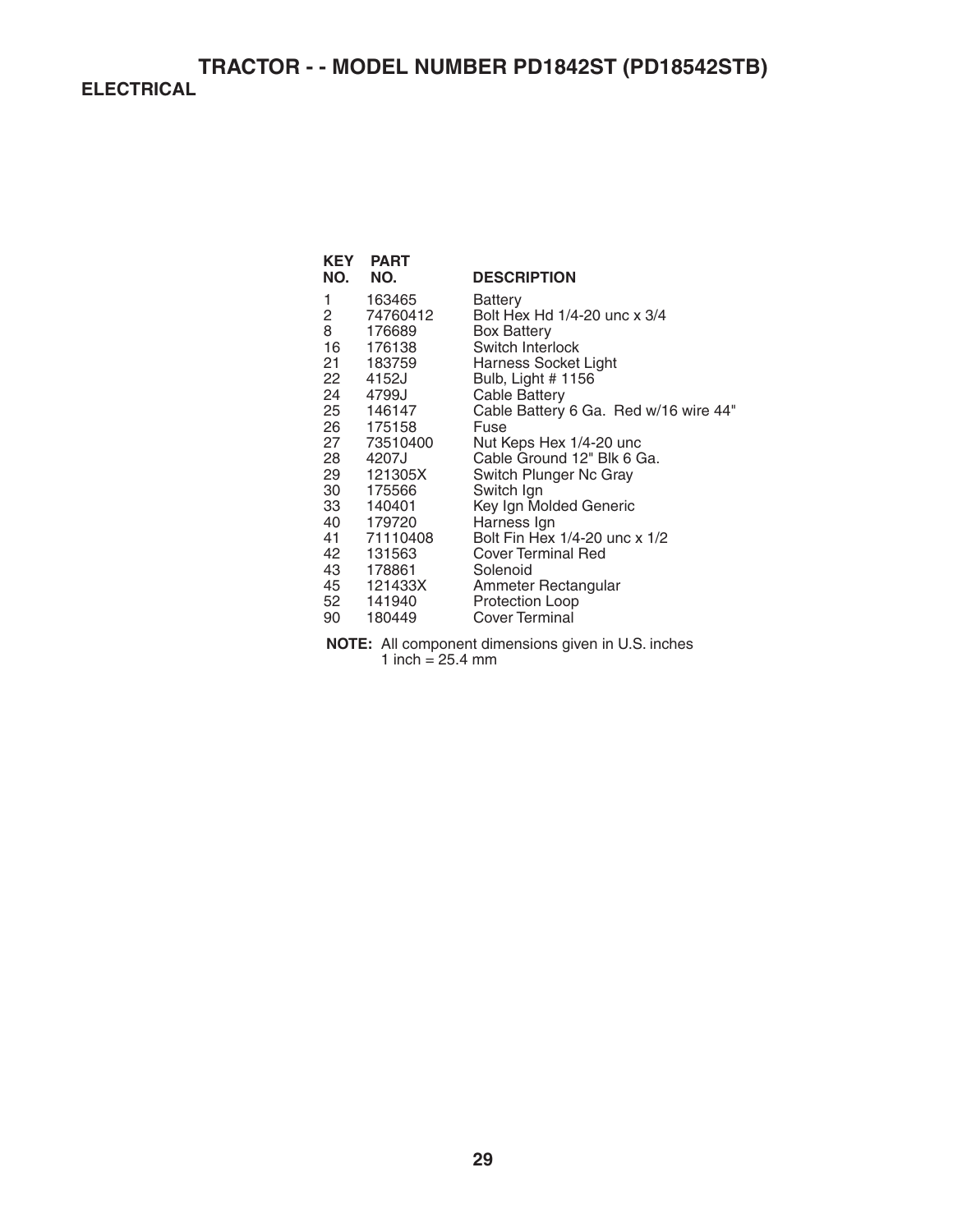**TRACTOR - - MODEL NUMBER PD1842ST (PD18542STB)** 

**CHASSIS** 

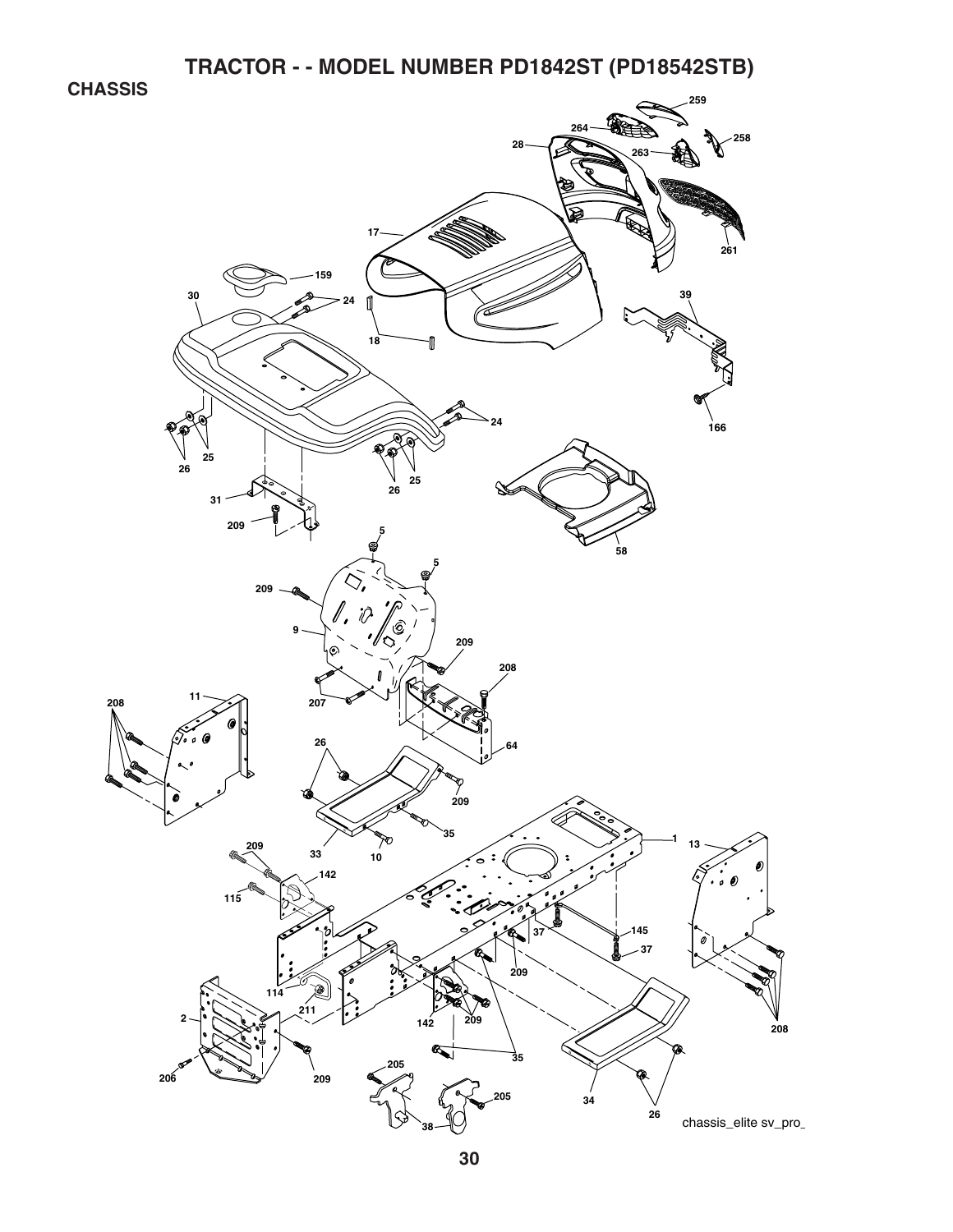**TRACTOR - - MODEL NUMBER PD1842ST (PD18542STB) CHASSIS AND ENCLOSURES**

| <b>KEY</b><br>NO.                                                                                                                                                                          | <b>PART</b><br>NO.                                                                                                                                                                                                                                                                                              | <b>DESCRIPTION</b>                                                                                                                                                                                                                                                                                                                                                                                                                                                                                                                                                                                                                                                                                                  |
|--------------------------------------------------------------------------------------------------------------------------------------------------------------------------------------------|-----------------------------------------------------------------------------------------------------------------------------------------------------------------------------------------------------------------------------------------------------------------------------------------------------------------|---------------------------------------------------------------------------------------------------------------------------------------------------------------------------------------------------------------------------------------------------------------------------------------------------------------------------------------------------------------------------------------------------------------------------------------------------------------------------------------------------------------------------------------------------------------------------------------------------------------------------------------------------------------------------------------------------------------------|
| 1<br>$\overline{c}$<br>5<br>9<br>10<br>11<br>13<br>14<br>17<br>18<br>24<br>26<br>28                                                                                                        | 174619<br>176554<br>155272<br>187846X012<br>72140608<br>174996<br>179174X010<br>17490608<br>183393X428<br>126938X<br>74780616<br>73800600<br>183828                                                                                                                                                             | Chassis<br>Drawbar<br><b>Bumper Hood/Dash</b><br>Dash P/L<br>Bolt Carriage 3/8-16 x 1<br>Panel Dash Lh<br>Panel Dash Rh<br>Screw Thdrol 3/8-16 x 1/2<br>Hood<br><b>Bumper Hood</b><br>Bolt Fin Hex 3/8-16 unc x 1 Gr. 5<br>Nut Lock Hex W/Ins 3/8-16 unc<br>Grille/Lens Asm (Includes Key Nos.                                                                                                                                                                                                                                                                                                                                                                                                                      |
| 30<br>31<br>33<br>34<br>35<br>37<br>38<br>39<br>58<br>64<br>114<br>115<br>142<br>145<br>159<br>166<br>206<br>208<br>209<br>211<br>258<br>259<br>261<br>263<br>264<br>$\overline{a}$<br>- - | 169470X428<br>136619<br>179716X428<br>179717X428<br>72110606<br>17490508<br>175710<br>174714<br>184322<br>154798<br>158112<br>17490620<br>175702<br>156524<br>169473X428<br>171875<br>170165<br>17670608<br>17000612<br>145212<br>183835X599<br>183834X599<br>183829Z428<br>183832<br>183833<br>5479J<br>187801 | 258 and 264)<br>Fender<br><b>Bracket Fender</b><br><b>Footrest LH</b><br><b>Footrest RH</b><br>Bolt RDHD SHT SQNK 3/8-16 x 3/4<br>Screw Thdrol 6/16-18 x 1/2 TYT<br><b>Bracket Asm Pivot Mower Rear</b><br><b>Bracket Pivot</b><br>Duct Air<br>Dash Lower STLT<br>Keeper Belt Rear LH<br>Screw THDROL 3/8-16 x 1-1/4<br><b>Plate Reinforcement STLT</b><br>Rod Pivot Chassis/Hood<br>Cupholder<br>Screw Hwhd Hi-Lo #13-16 x 3/4<br>Bolt Shoulder 5/16-18<br>Screw Thdrol 3/8-16 x 1/2<br>Screw Hexwsh Thdr 3/8-16 x 3/4<br>Nut Hex Flange Lock<br>Lens Grille Pro RH<br>Lens Grille Pro LH<br><b>Insert Grille</b><br><b>Bezel Grille LH</b><br><b>Bezel Grille RH</b><br>Plug BTN BIK<br><b>Plug Domed Plastic</b> |

**NOTE:** All component dimensions given in U.S. inches 1 inch  $= 25.4$  mm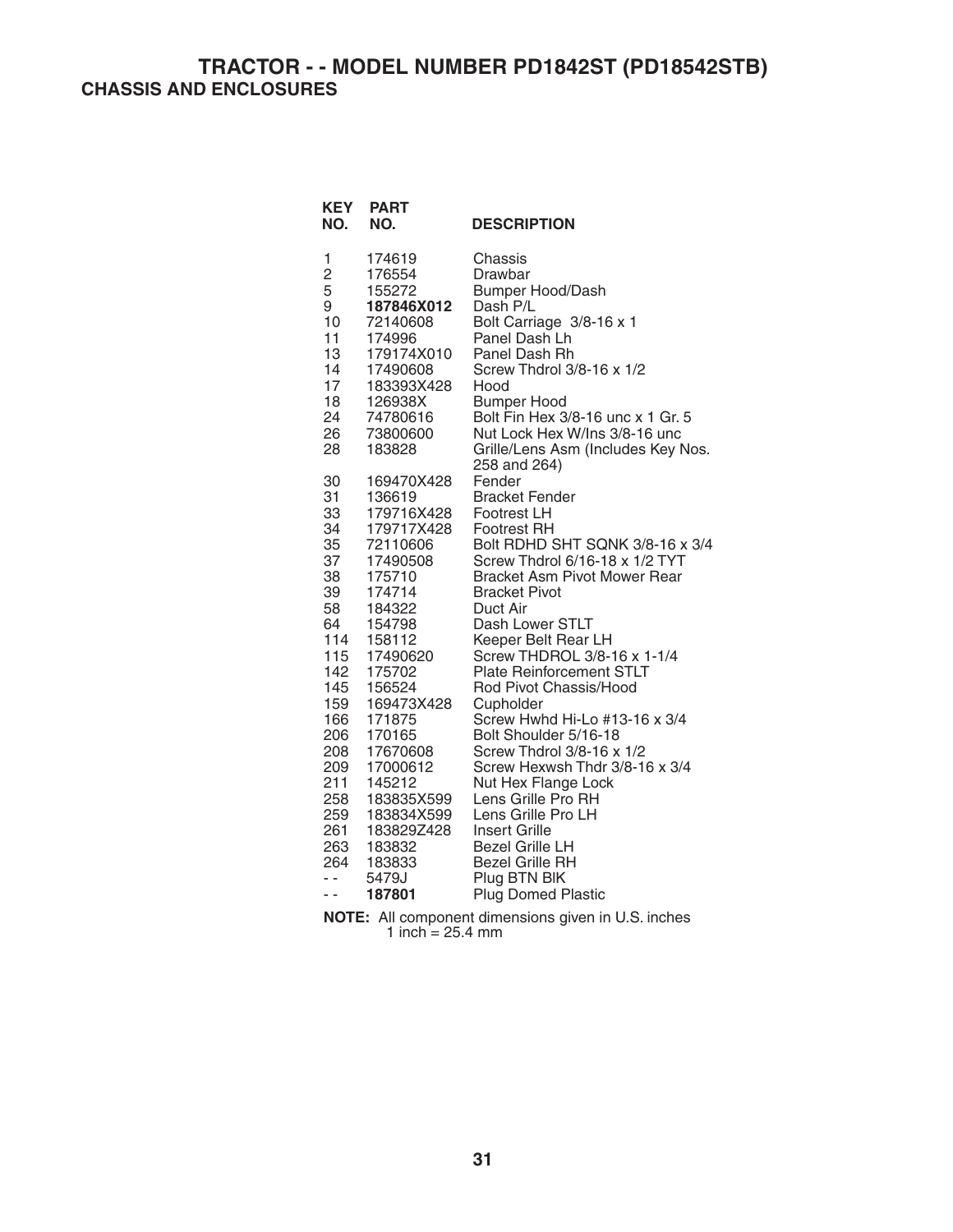# **TRACTOR - - MODEL NUMBER PD1842ST (PD18542STB)**

**DRIVE** 



drive-fender\_49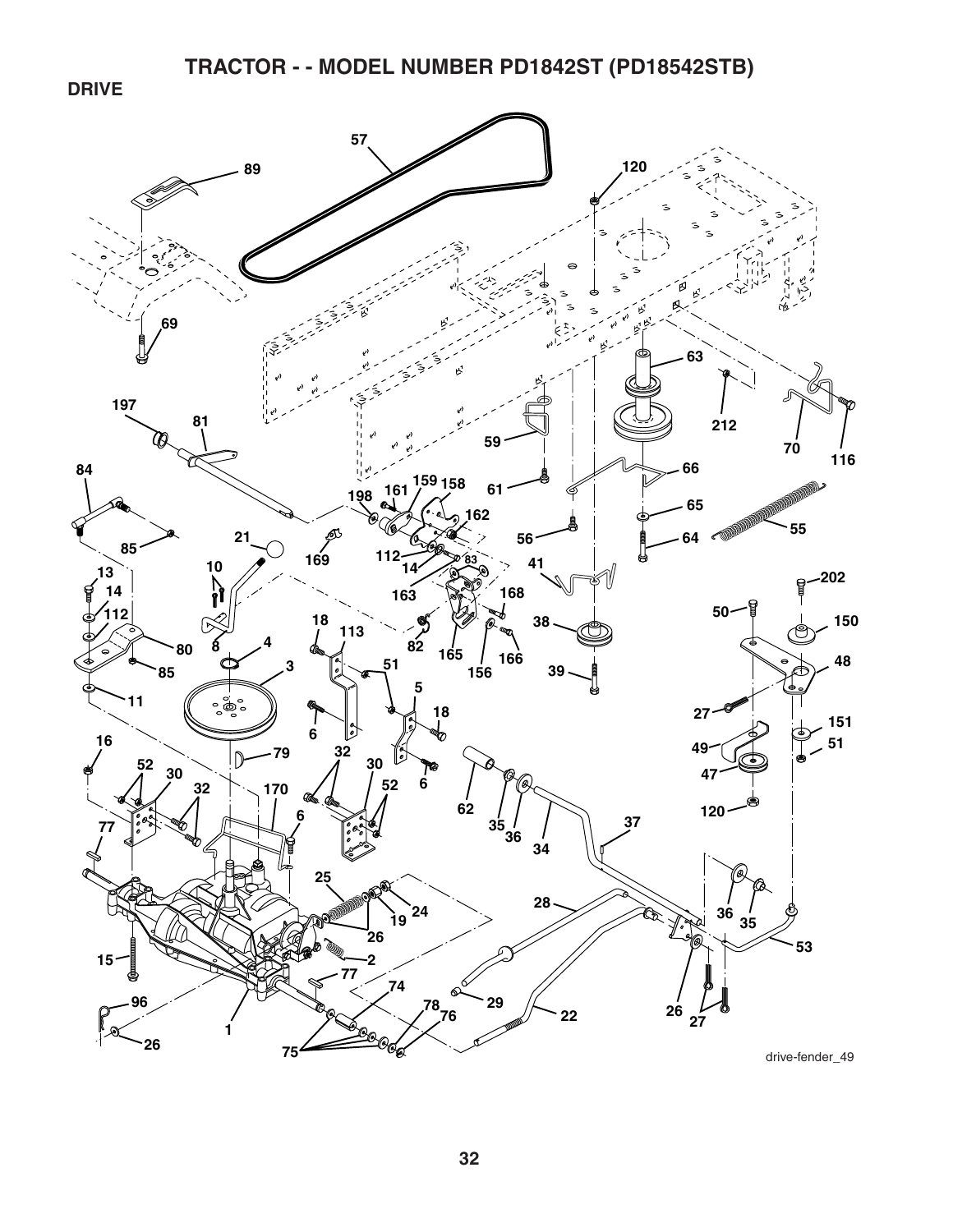# **TRACTOR - - MODEL NUMBER PD1842ST (PD18542STB)**

## **DRIVE**

| <b>KEY</b> | <b>PART</b>         |                                                              | <b>KEY</b> | <b>PART</b>                |                                                            |
|------------|---------------------|--------------------------------------------------------------|------------|----------------------------|------------------------------------------------------------|
| NO.        | NO.                 | <b>DESCRIPTION</b>                                           | NO.        | NO.                        | <b>DESCRIPTION</b>                                         |
| 1          | <u>.</u>            | Transaxle Peerless (206-545C)                                | 62         | 8883R                      | Cover Pedal Blk Round                                      |
|            |                     | (Order parts from transaxle manu-                            | 63         | 175410                     | <b>Engine Pulley</b>                                       |
|            |                     | facturer)                                                    | 64         | 173937                     | <b>Bolt Hex</b>                                            |
| 2          | 146682              | Spring Return Brake T/a Zinc                                 | 65         | 10040700                   | Washer Lock Hvy Hlcl Spr 7/16                              |
| 3          | 123666X             | Pulley Transaxle 18" tires                                   | 66         | 154778                     | Keeper Belt Engine Foolproof                               |
| 4          | 12000028            | Ring Retainer # 5100-62                                      | 69         | 142432                     | Screw Hex wsh HiLo 1/4 x 1/2 unc                           |
| 5          | 121520X             | Strap Torque 30 Degrees                                      | 70         | 134683                     | <b>Guide Belt Mower Drive RH</b>                           |
| 6          | 17060512            | Screw 5/16-18 x 3/4                                          | 74<br>75   | 137057                     | Spacer Axle                                                |
| 8<br>10    | 165619<br>76020416  | Rod Shift Fender Adjust Lt<br>Pin Cotter 1/8 x 1 Cad         | 76         | 121749X<br>12000001        | Washer 25/32 x 1-1/4 x 16 Ga                               |
| 11         |                     |                                                              | 77         |                            | E-ring #5133-75                                            |
| 13         | 105701X<br>74550412 | Washer Plate Shf 388 Sq Hole<br>Bolt 1/4-28 Unf Gr 8 W/Patch | 78         | 123583X<br>121748X         | Key Square 2 0 x 1845/1865<br>Washer 25/32 x 1-5/8 x 16 Ga |
| 14         | 10040400            | Washer Lock Hvy Helical                                      | 79         | 2228M                      | Key Woodruff #9 3/16 x 3/4                                 |
| 15         | 74490544            | Bolt Hex FLGHD 5/16-18 Gr. 5                                 | 80         | 145090                     | Arm Shift                                                  |
| 16         | 73800500            | Nut Lock Hex w/ins 5/16-18                                   | 81         | 165592                     | Shaft Asm Cross Tapered PMST/20                            |
| 18         | 74780616            | Bolt, Fin Hex 3/8-16 unc x 1 Gr. 5                           | 82         | 123782X                    | Spring Torsion T/a                                         |
| 19         | 73800600            | Nut Lock 3/8-16 unc                                          | 83         | 19171216                   | Washer 17/32 x 3/4 x 16 Ga                                 |
| 21         | 140845              | Knob                                                         | 84         | 166231                     | Link Transaxle PMST/20" Zinc                               |
| 22         | 130804              | Rod Brake Blk Zinc 26 840                                    | 85         | 150360                     | Nut Lock Center 1/4 - 28 FNTHD                             |
| 24         | 73350600            | Nut Hex Jam 3/8-16 unc                                       | 89         | 169372X428                 | <b>Console Shift STLT</b>                                  |
| 25         | 106888X             | Spring Rod Brake 2 00 Zinc                                   | 96         | 4497H                      | Retainer Spring 1"                                         |
| 26         | 19131316            | Washer 13/32 x 13/16 x 16 Ga.                                | 112        | 19091210                   | Washer 9/32 x 3/4 x 10 Ga.                                 |
| 27         | 76020412            | Pin Cotter 1/8 x 3/4 Cad                                     | 113        | 127285X                    | Strap Torque LT                                            |
| 28         | 175765              | Rod Brake Parking LT/YT                                      | 116        | 72140608                   | Bolt Rdhd Sq Neck 3/8-16 x 1                               |
| 29         | 71673               | Cap Brake Parking                                            | 120        | 73900600                   | Nut Lock Flg. 3/8-16 unc                                   |
| 30         | 169592              | <b>Bracket Mtg Transaxle</b>                                 | 150        | 175456                     | <b>Spacer Retainer</b>                                     |
| 32         | 74760512            | Bolt Hex Hd 5/16-18unc X 3/4                                 | 151        | 19133210                   | Washer 13/32 x 2 x 10                                      |
| 34         | 175578              | Shaft Asm Pedal Foot                                         | 156        | 166002                     | Washer Srrted 5/16ID x 1.125                               |
| 35         | 120183X             | Bearing Nylon Blk 629 Id                                     | 158        | 165589                     | <b>Bracket Shift Mount</b>                                 |
| 36<br>37   | 19211616<br>1572H   | Washer 21/32 x 1 x 16 Ga.<br>Pin Roll 3/16 x 1"              | 159<br>161 | 183900<br>72140406         | Hub Shift<br>Bolt Rdhd Sqnk 1/4-20 x 3/4                   |
| 38         | 179114              | <b>Pulley Composite Flat</b>                                 | 162        | 73680400                   | Nut Crownlock 1/4-20 unc                                   |
| 39         | 72110622            | Bolt RDH 3/8-16 unc x 2-3/4 Gr. 5                            | 163        | 74780416                   | Bolt Hex Fin 1/4-20 unc x 1 Gr. 5                          |
| 41         | 175556              | Keeper Belt Flat Idler                                       | 165        | 165623                     | <b>Bracket Pivot Lever</b>                                 |
| 47         | 127783              | Pulley Idler V Groove Plastic                                | 166        | 17490510                   | Screw 5/16-18 x 5/8                                        |
| 48         | 154407              | <b>Bellcrank Asm</b>                                         | 168        | 165492                     | Bolt Shoulder 5/16-18 x .561                               |
| 49         | 123205X             | Retainer Belt Style Spring                                   | 169        | 165580                     | <b>Plate Fastening</b>                                     |
| 50         | 72110612            | Bolt Hex Hd 3/8-16 unc X 1-1/2                               | 170        | 187414                     | Keeper Belt Transaxle Gear                                 |
| 51         | 73680600            | Nut Crownlock 3/8-16 unc                                     | 197        | 169613                     | Nyliner Snap-In                                            |
| 52         | 73680500            | Nut Crownlock 5/16-18 unc                                    | 198        | 169593                     | <b>Washer Nyliner</b>                                      |
| 53         | 105710X             | Link Clutch                                                  | 202        | 72110614                   | Bolt Carr Sh 3/8-16 x 1-3/4 Gr. 5                          |
| 55         | 105709X             | Spring Return Clutch 675                                     | 212        | 145212                     | Nut Hexflange Lock                                         |
| 56         | 17060620            | Screw 3/8-16 x 1-1/4                                         |            |                            |                                                            |
| 57         | 130801              | V-Belt Ground Drive 95 25                                    |            |                            |                                                            |
| 59         | 169691              | Keeper Belt Span Ctr                                         |            |                            | <b>NOTE:</b> All component dimensions given in U.S. inches |
| 61         | 17120614            | Screw 3/8-16 x .875                                          |            | 1 inch = $25.4 \text{ mm}$ |                                                            |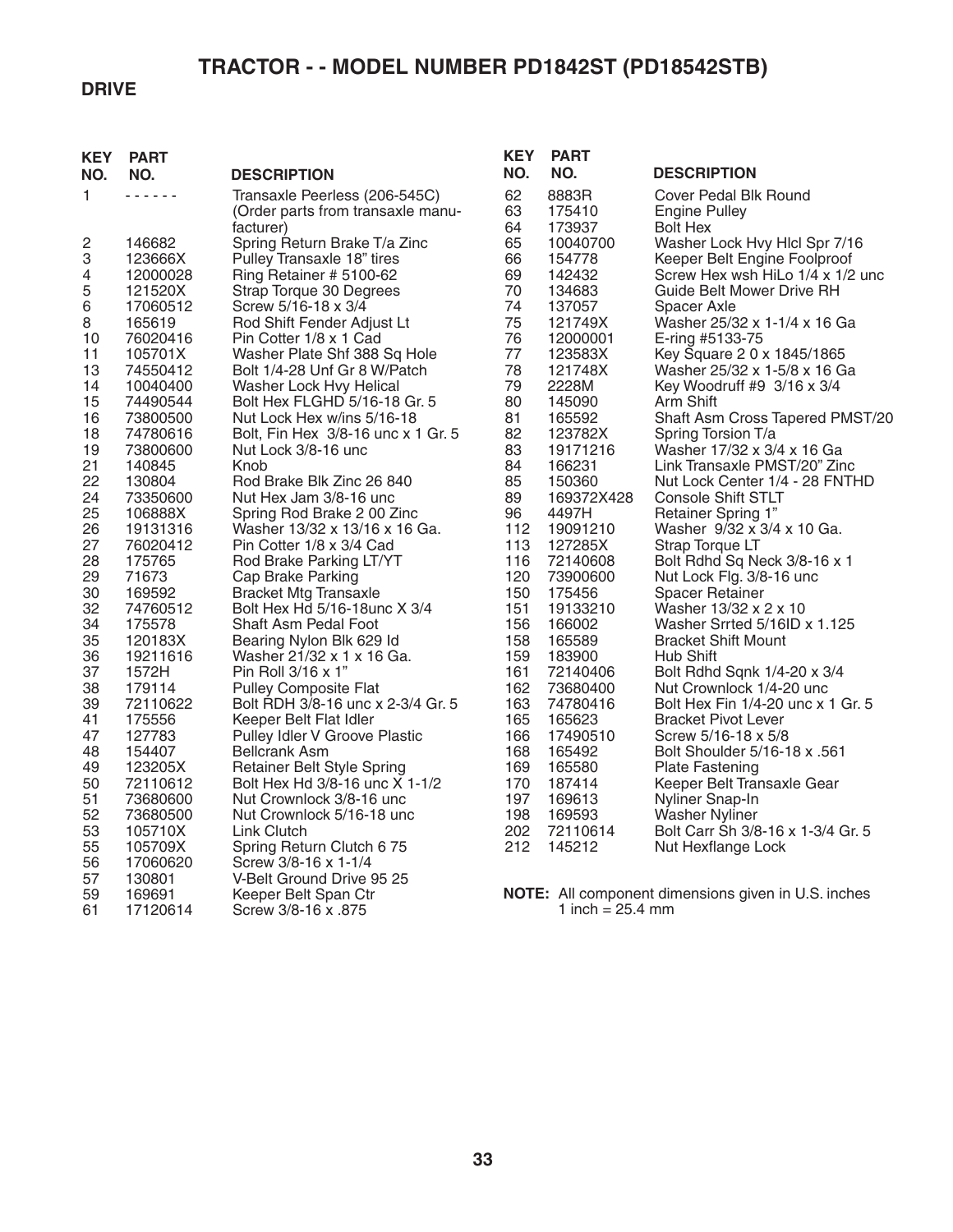# **TRACTOR - - MODEL NUMBER PD1842ST (PD18542STB) STEERING ASSEMBLY**



steering\_pl.lt\_47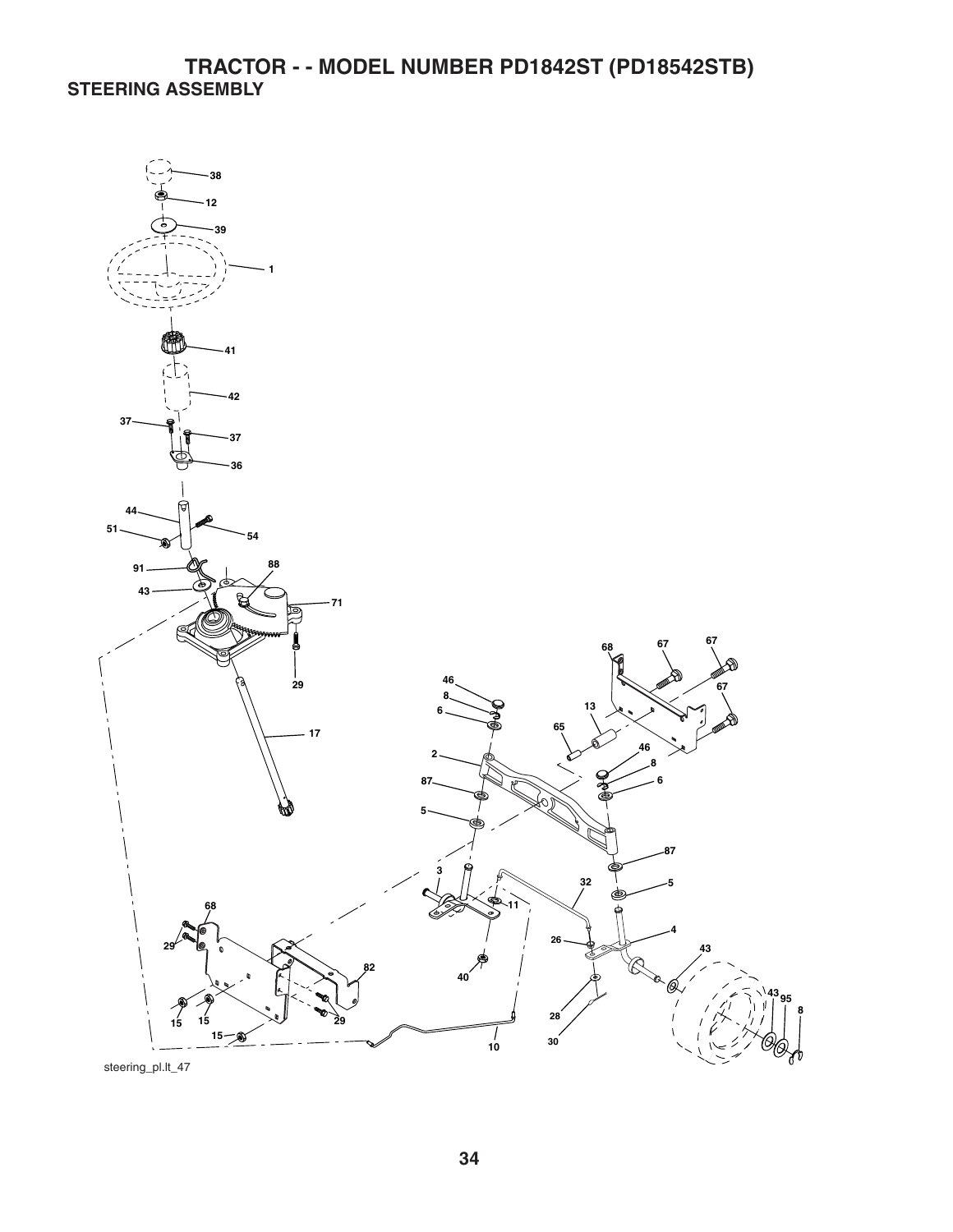**TRACTOR - - MODEL NUMBER PD1842ST (PD18542STB) STEERING ASSEMBLY** 

| NO.            | <b>KEY PART</b><br>NO. | <b>DESCRIPTION</b>                |
|----------------|------------------------|-----------------------------------|
| 1              | 184704X428             | <b>Wheel Steering</b>             |
| $\overline{c}$ | 184706                 | Axle Asm Cast Iron LT             |
| 3              | 169840                 | Spindle Asm LH                    |
| 4              | 169839                 | Spindle Asm RH                    |
| 5              | 6266H                  | Bearing Race Thrust Harden        |
| 6              | 121748X                | Washer 25/32 x 1-5/8 x 16 Ga.     |
| 8              | 12000029               | Ring Klip #t5304-75               |
| 10             | 175121                 | Link Drag                         |
| 11             | 10040600               | Washer Lock Hvy Hlcl Spr 3/8      |
| 12             | 73940800               | Nut Hex Jam Toplock 1/2-20 unf    |
| 13             | 136518                 | Spacer Brg Axle Front             |
| 15             | 145212                 | Nut Hex Flange Lock               |
| 17             | 180641                 | <b>Shaft Asm Steering</b>         |
| 26             | 126847X                | <b>Bushing Link Drag</b>          |
| 28             | 19131416               | Washer 13/32 x 7/8 x 16 Ga.       |
| 29             | 17000612               | Screw 3/8-16 x .75                |
| 30             | 76020412               | Pin Cotter 1/8 x 3/4              |
| 32             | 130465                 | <b>Rod Tie</b>                    |
| 36             | 155099                 | <b>Bushing Strg</b>               |
| 37             | 152927                 | <b>Screw</b>                      |
| 38             | 159946X428             | Insert Cap Strg Wh                |
| 39             | 19182411               | Washer 9/16 x 1 1/20 x 11 Ga.     |
| 40             | 73540600               | Crownlock nut                     |
| 41             | 159945                 | <b>Adaptor Wheel Strg</b>         |
| 42             | 145054X428             | Boot Steering Dash                |
| 43             | 121749X                | Washer 25/32 x 1 1/4 x 16 Ga.     |
| 44             | 180640                 | <b>Extension Steering Shaft</b>   |
| 46             | 121232X                | Cap Spindle Fr Top Blk            |
| 51             | 73540400               | Nut Crownlock 1/4-28              |
| 54             | 71130420               | Bolt Hex 1/4-28 unf x 1-1/4 Gr. 8 |
| 65             | 160367                 | Spacer Brace Axle                 |
| 67             | 72110618               | Bolt RDHD SQNK 3/8-16 x 2 1/4     |
| 71             | 175146                 | <b>Steering Asm</b>               |
| 68             | 169827                 | Axle, Brace                       |
| 82             | 169835                 | <b>Bracket Susp Chassis Front</b> |
| 87             | 173966                 | Washer Flat .781 x 1-1/2 x .14    |
| 88             | 175118                 | Bolt Shoulder 7/16-20 unc         |
| 91             | 175553                 | <b>Clip Steering</b>              |
| 95             | 188967                 | Washer Harden .739 x 1.637 x 060  |

**NOTE:** All component dimensions given in U.S. inches 1 inch =  $25.4 \, \text{mm}$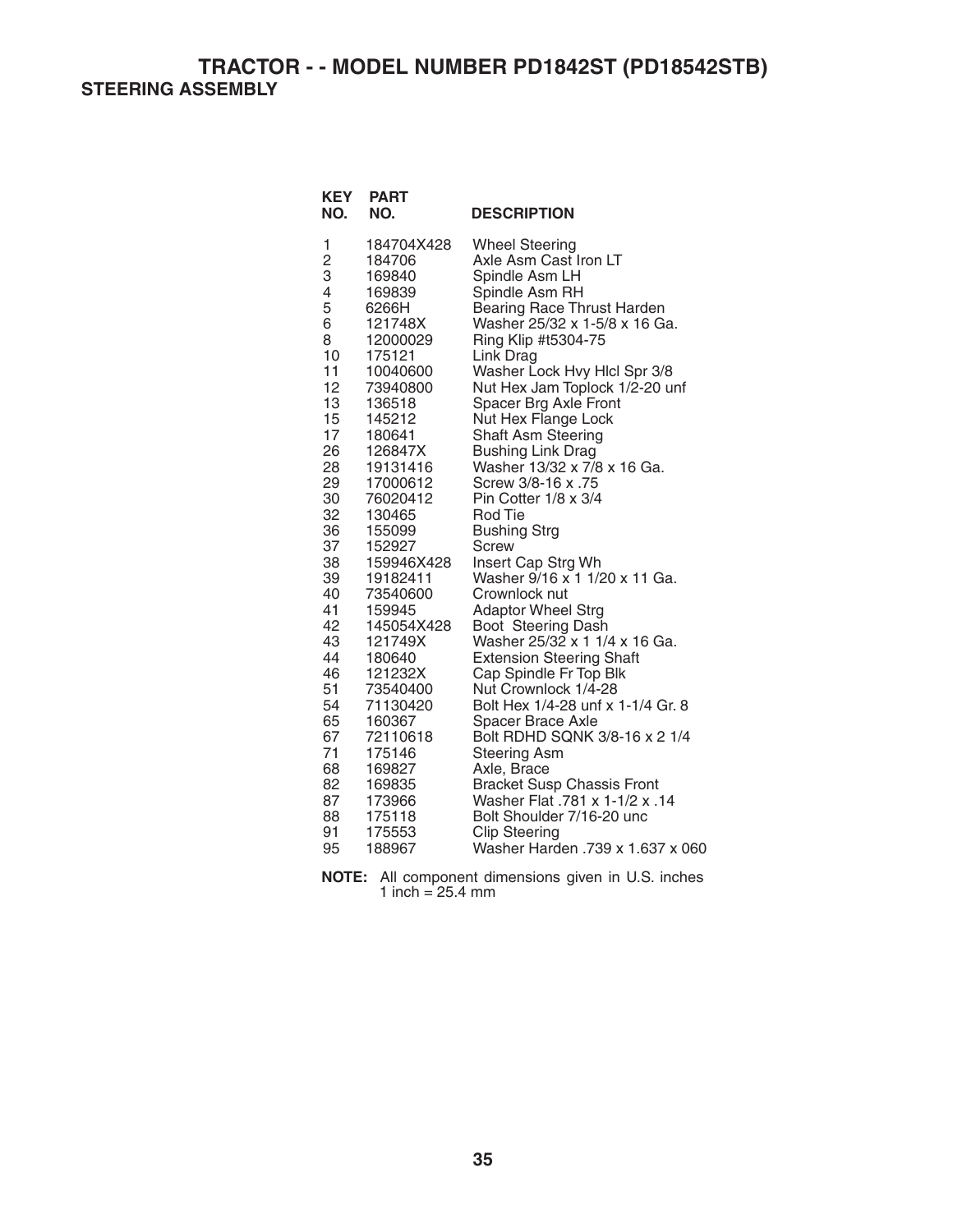## **TRACTOR - - MODEL NUMBER PD1842ST (PD18542STB) SEAT ASSEMBLY**



seat\_lt.knob\_1

| <b>KEY</b><br>NO. | <b>PART</b><br>NO. | <b>DESCRIPTION</b>             | <b>KEY</b><br>NO. | <b>PART</b><br>NO.         | <b>DESCRIPTION</b>                                  |
|-------------------|--------------------|--------------------------------|-------------------|----------------------------|-----------------------------------------------------|
|                   | 188712             | Seat                           | 13                | 121248X                    | Bushing Snap Blk Nyl 50 ld                          |
| 2                 | 140551             | Bracket Pivot Seat 8 720       | 14                | 72050412                   | Bolt Rdnd Sqnk 1/4-20 x 1-1/2                       |
| 3                 | 71110616           | Bolt Fin Hex 3/8-16 unc x 1    | 15                | 134300                     | Spacer Split 28x 88                                 |
| 4                 | 19131610           | Washer 13/32 x 1 x 10 Ga.      | 16                | 121250X                    | Spring Cprsn                                        |
| 5                 | 145006             | Clip Push-In                   | 17                | 123976X                    | Nut Lock 1/4 Lge Flg Gr. 5 Zinc                     |
| 6                 | 73800600           | Nut Hex w/Ins, 3/8-16 unc      | 21                | 171852                     | Bolt Shoulder 5/16-18 unc                           |
|                   | 124181X            | Spring Seat Cprsn 2 250 Blk Zi | 22                | 73800500                   | Nut Hex Lock W/Ins 5/16-18                          |
| 8                 | 17000616           | Screw 3/8-16 x 1.5 Smgml       | 24                | 19171912                   | Washer 17/32 x 1-3/16 x 12 Ga.                      |
| 9                 | 19131614           | Washer 13/32 x 1 x 14 Ga.      | 25                | 127018X                    | Bolt Shoulder 5/16-18 x 62                          |
| 10                | 182493             | Pan Seat                       |                   |                            |                                                     |
| 11                | 166369             | <b>Knob Seat</b>               |                   |                            | NOTE: All component dimensions given in U.S. inches |
| 12                | 121246X            | <b>Bracket Mounting Switch</b> |                   | 1 inch = $25.4 \text{ mm}$ |                                                     |
|                   |                    |                                |                   |                            |                                                     |

### **36**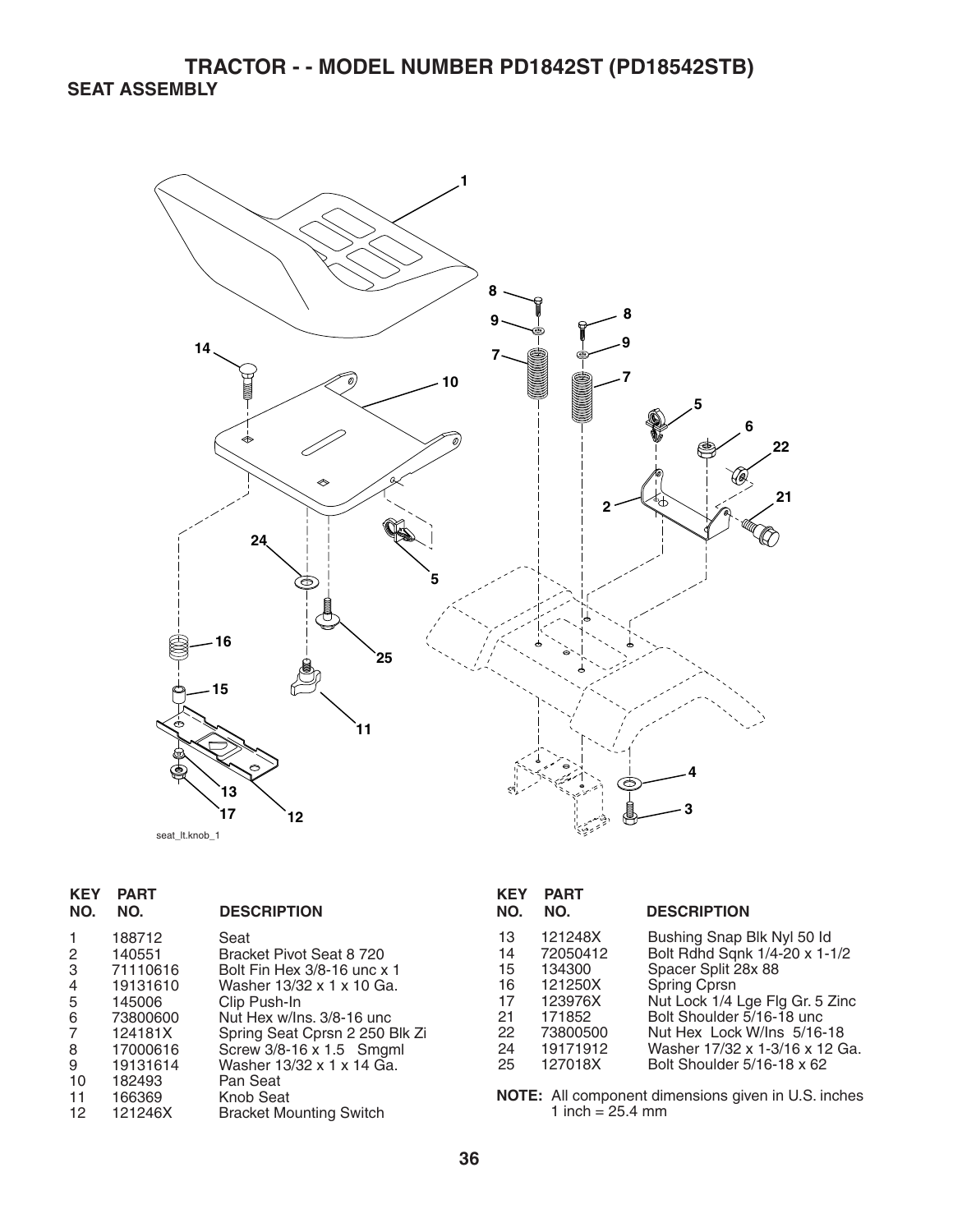**DECALS** 



**WHEELS AND TIRES**



| <b>KEY</b><br>NO. | <b>PART</b><br>NO. | <b>DESCRIPTION</b>                          |
|-------------------|--------------------|---------------------------------------------|
| 1                 | 59192              | Cap Valve Tire                              |
| 2                 | 65139              | Stem Valve                                  |
| 3                 | 106222X            | Tire $FT 15 \times 60 - 6$ Service          |
| 4                 | 59904              | Tube Front (Service Item Only)              |
| 5                 | 106732X421         | Rim Asm 6" front Service                    |
| 6                 | 278H               | <b>Fitting Grease (Front Wheel</b><br>Only) |
| 7                 | 9040H              | Bearing Flange (Front Wheel nly)            |
| 8                 | 106108X421         | Rim Asm 8" rear Service                     |
| 9                 | 122082X            | Tire R T 20 x 10-8 Service                  |
| 10                | 7152J              | Tube Rear (Service Item Only)               |
| 11                | 104757X421         | Cap Axle Blk 1 50 x 1 00                    |
|                   | 144334             | Sealant, Tire (10 oz. Tube)                 |

**NOTE:** All component dimensions given in U.S. inches 1 inch =  $25.4 \text{ mm}$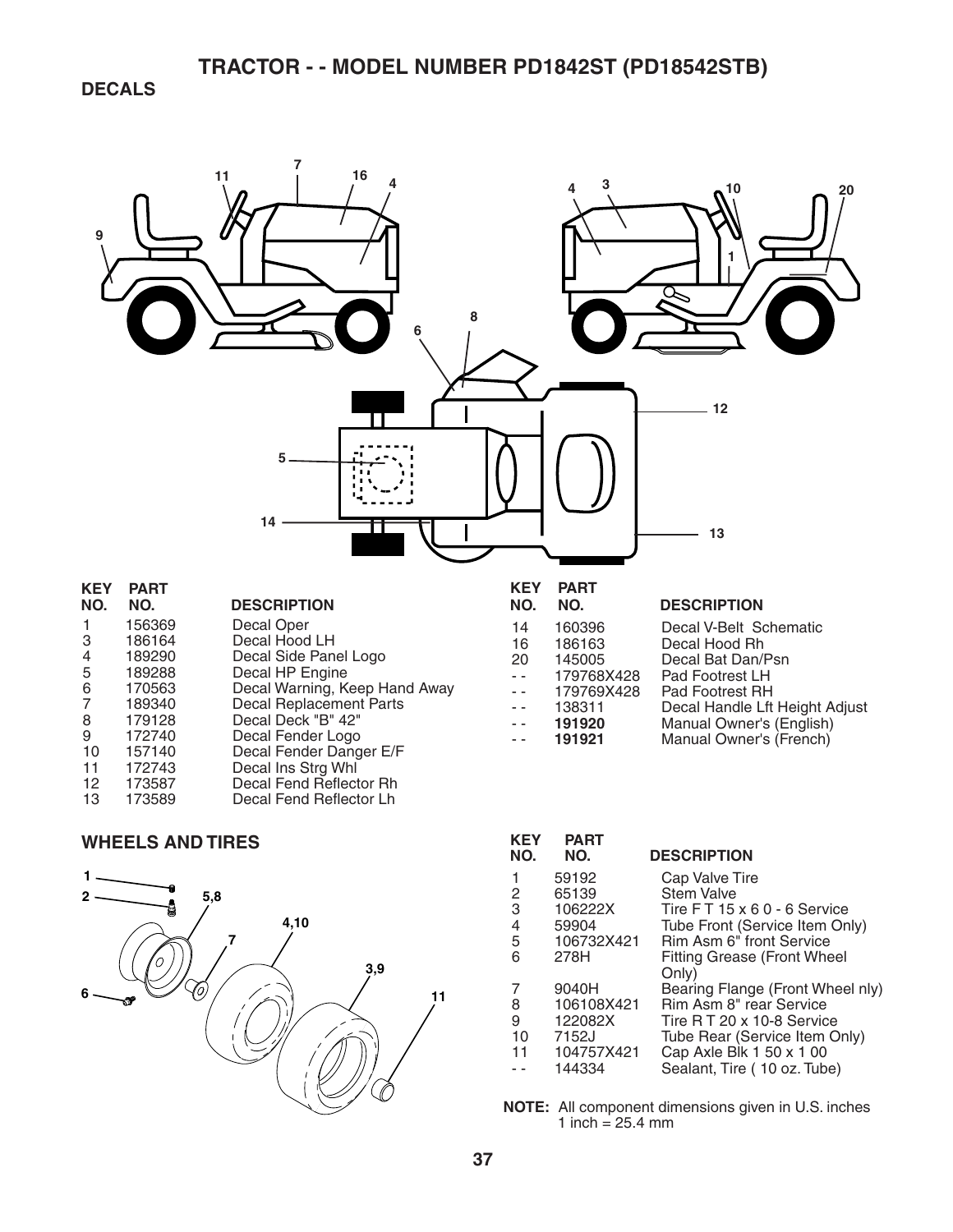**ENGINE** 



| <b>KEY</b><br>NO. | <b>PART</b><br>NO. | <b>DESCRIPTION</b>                                           |
|-------------------|--------------------|--------------------------------------------------------------|
| 1<br>2            | 170551<br>17720408 | Control, Throttle<br>Screw Hex Thd Cut 1/4-20 x 1/2          |
| 3                 |                    | Engine Briggs Model 31P777<br>(Order Parts from Engine Mfg.) |
| 4                 | 137352             | Muffler                                                      |
| 13                | 165291             | <b>Muffler Gasket</b>                                        |
| 14                | 148456             | Tube Oil Drain                                               |
| 23                | 169837             | Shield, Browning/Debris Guard                                |
| 29                | 137180             | Arrester, Spark                                              |
| 31                | 185534             | Tank, Fuel                                                   |
| 32                | 140527             | Cap, Fuel                                                    |
| 33                | 123487X            | Clamp, Hose Blk                                              |
| 37                | 137040             | Line, Fuel                                                   |
| 38                | 181654             | Plug Drain Oil Easy                                          |
|                   |                    |                                                              |

| <b>KEY</b><br>NO.                                                                                                 | <b>PART</b><br>NO. | <b>DESCRIPTION</b>                    |  |
|-------------------------------------------------------------------------------------------------------------------|--------------------|---------------------------------------|--|
| 44                                                                                                                | 17670412           | Screw Hex Wsh THDROL 1/4-20 x<br>3/4  |  |
| 45                                                                                                                | 17000612           | Screw Hex Wsh Thdrol 3/8-16 x 3/4     |  |
| 46                                                                                                                | 19091416           | Washer 9/32 x 7/8 x 16 Ga.            |  |
| 72                                                                                                                | 183906             | Screw Socket Head 5/16-18 x 1         |  |
| 78                                                                                                                | 17060620           | Screw 3/8-16 x 1-1/4                  |  |
| 81                                                                                                                | 73510400           | Nut Keps Hex 1/4-20 unc               |  |
| <b>NOTE:</b> All component dimensions given in U.S. inches<br>1 inch = $25.4 \text{ mm}$                          |                    |                                       |  |
| For engine service and replacement parts, call the toll free<br>number for your engine manufacturer listed below: |                    |                                       |  |
|                                                                                                                   | Briggs & Stratton  | 1-800-233-3723<br>$1.0005$ $-11.0111$ |  |

| Kohler Co.               | 1-800-544-2444 |
|--------------------------|----------------|
| <b>Tecumseh Products</b> | 1-800-558-5402 |
|                          | 1-800-426-7701 |
| 38 Kawasaki              | 1-949-460-5688 |
| Honda Engines            |                |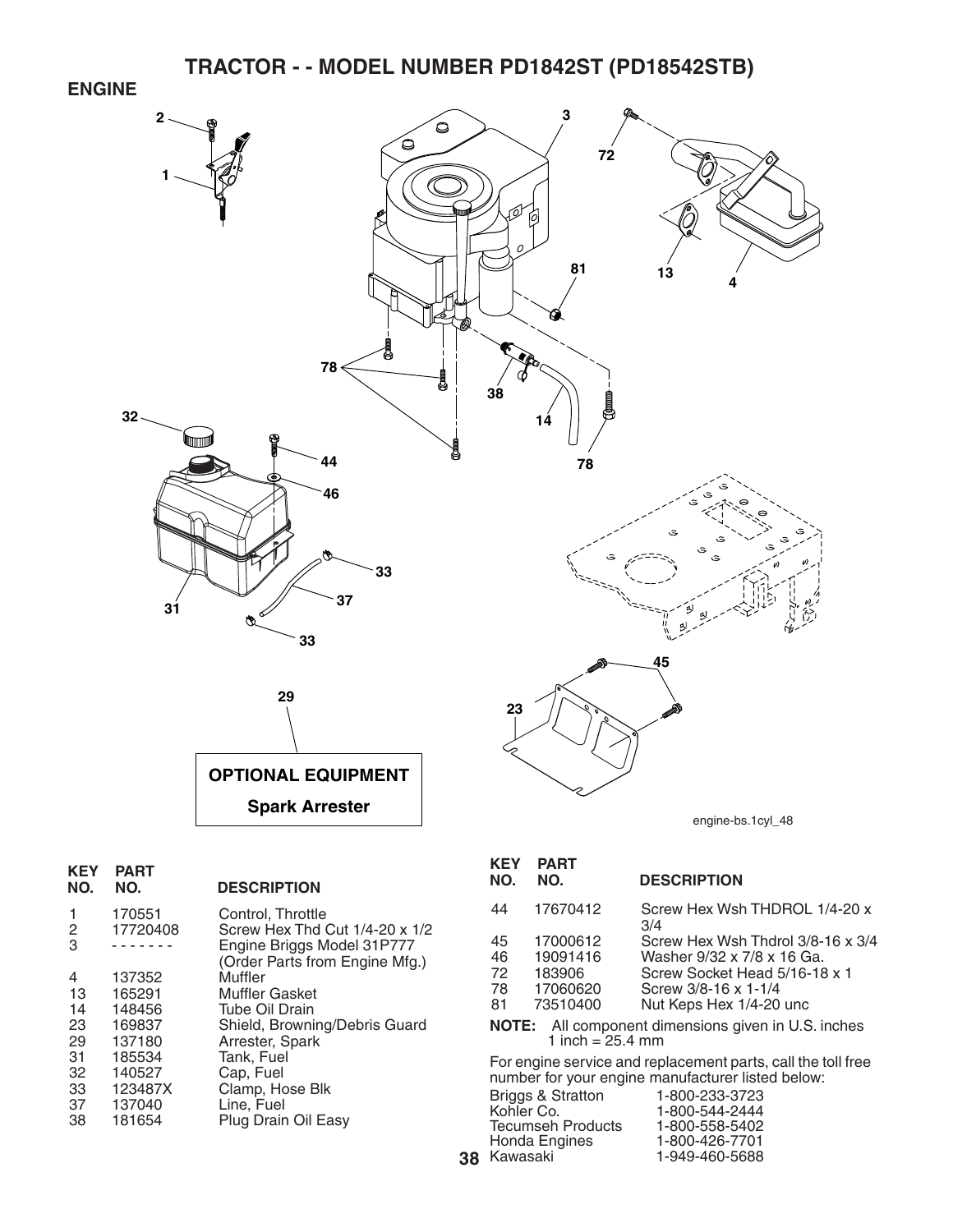## **TRACTOR - - MODEL NUMBER PD1842ST (PD18542STB) MOWER LIFT**



| 2                 | 159461<br>159476 | Wire Asm Inner/Sprg W/plun<br>Shaft Asm Lift RH w/Inf |
|-------------------|------------------|-------------------------------------------------------|
| 3                 | 178981           | Pin Groove 2"                                         |
| 4                 | 12000002         | E Ring #5133-62                                       |
| 5                 | 19211621         | Washer 21/32 x 1 x 21 Ga.                             |
| 6                 | 120183X          | Bearing Nylon Blk 629 Id                              |
| 7                 | 125631X          | <b>Grip Handle</b>                                    |
| 8                 | 124526X          | <b>Button Plunger</b>                                 |
| 11                | 139865           | Link Lift LH Fixed Length                             |
| $12 \overline{ }$ | 139866           | Link Lift RH Fixed Length                             |
| 13                | 4939M            | <b>Retainer Spring</b>                                |
| 15                | 173288           | <b>Link Front</b>                                     |
| 16                | 73350800         | Nut Jam Hex 1/2-13 unc                                |
| 17                | 175689           | Trunnion                                              |
| 18                | 73800800         | Nut Lock W/Wsh 1/2-13 unc                             |
| 19                | 139868           | Arm Suspension Rear                                   |
| 20                | 163552           | <b>Retainer Spring</b>                                |
| 31                | 169865           | <b>Bearing Pvt Lift</b>                               |
| 32                | 73540600         | Nut Crownlock 3/8 - 24                                |
|                   |                  |                                                       |

**NOTE:** All component dimensions given in U.S. inches 1 inch =  $25.4 \text{ mm}$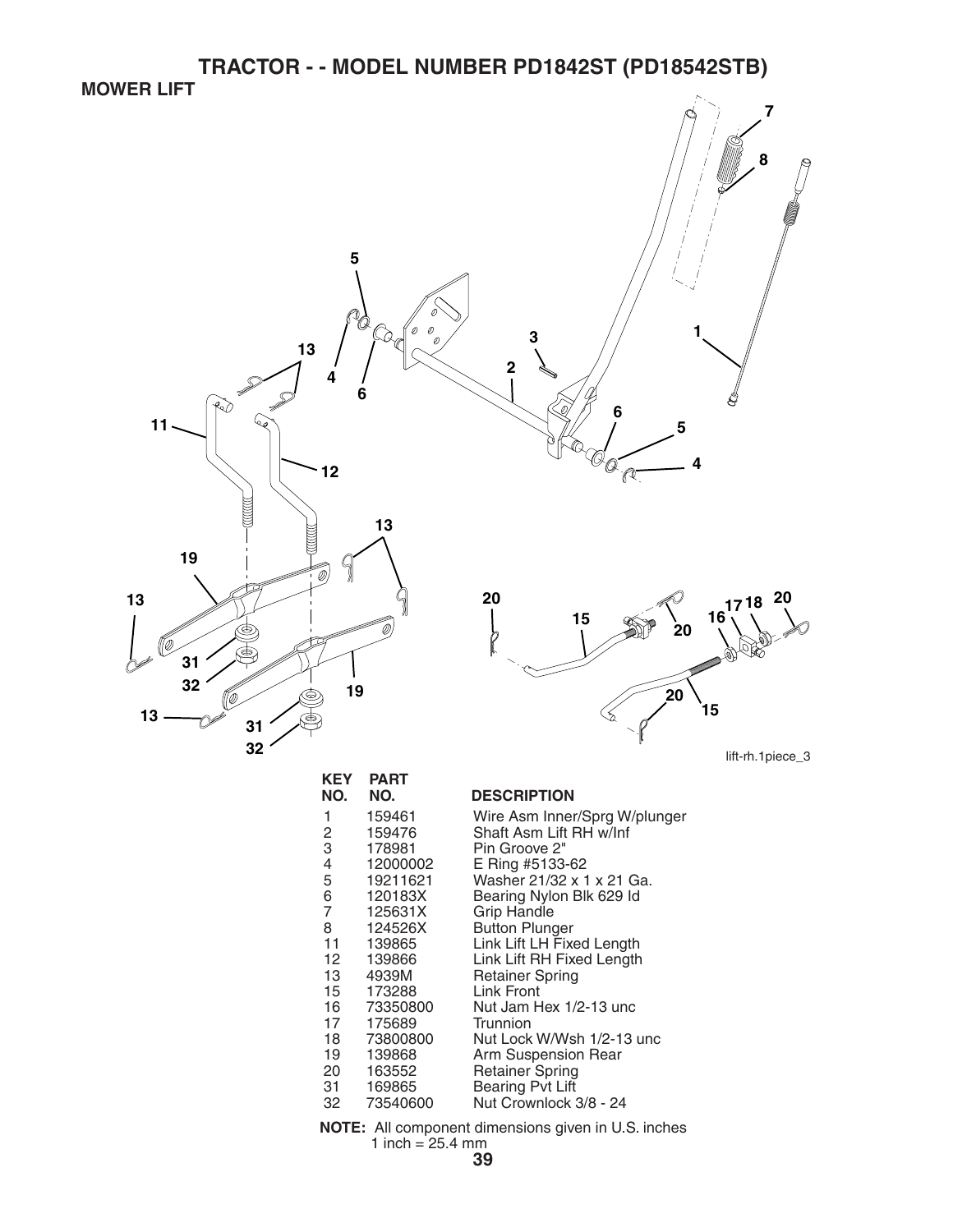**TRACTOR - - MODEL NUMBER PD1842ST (PD18542STB) MOWER DECK**